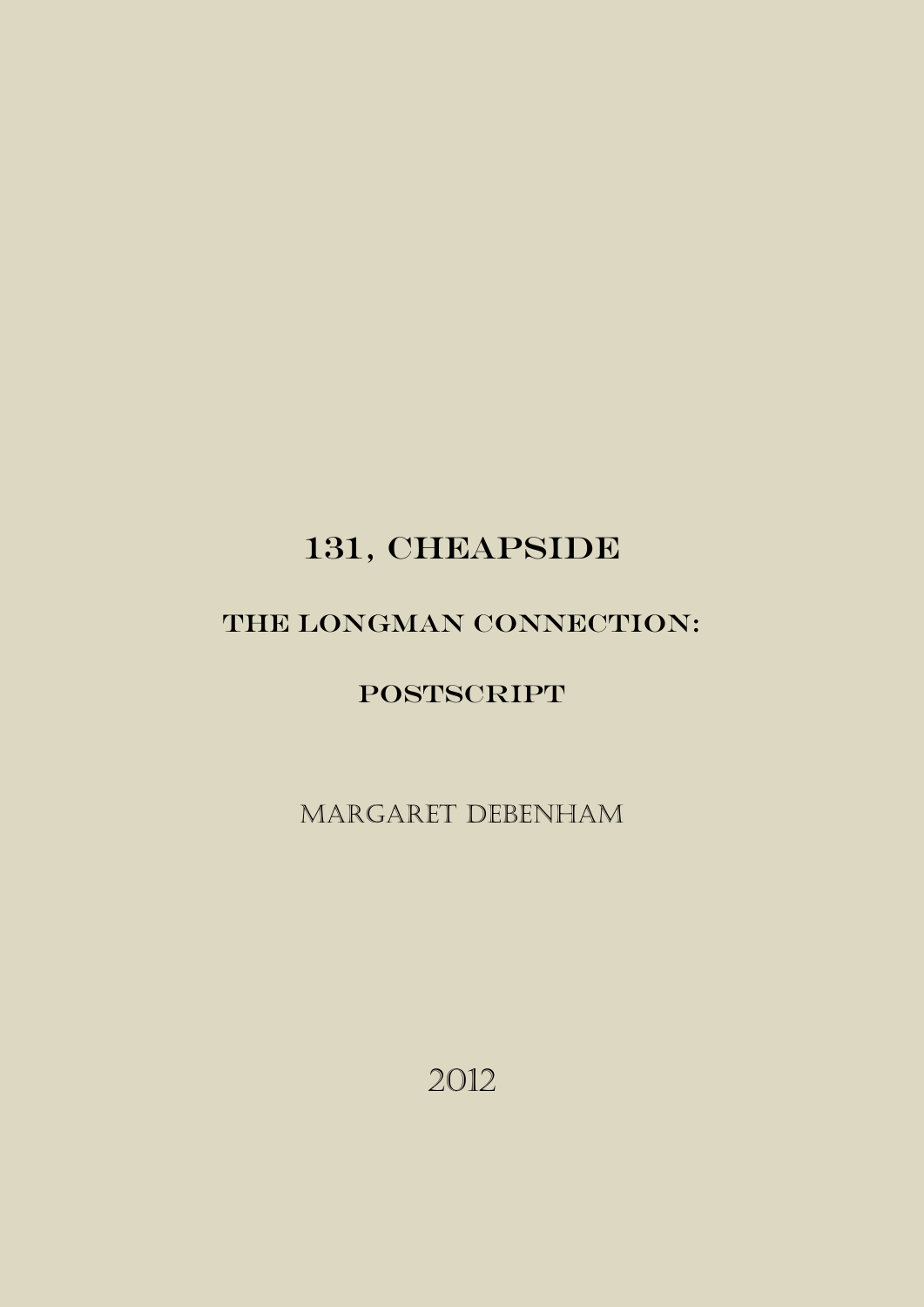### **Acknowledgements**

I wish to thank Michael Cole for his kind assistance in reading and commenting on a draft of this paper, which is a postscript to my earlier article:

Margaret Debenham, *131, Cheapside: The Longman Connection* (2011); website publication <www.debenham.me.uk>

### **About the author**

MARGARET DEBENHAM is an independent scholar living in Suffolk. She was awarded her doctorate at The Institute of Educational Technology, The Open University, UK, in 2001. In retirement she enjoys further developing her use of Computer Mediated Communication (CMC) as an innovative Internet research tool whilst pursuing her personal interests in genealogy and music history.

Citation: Debenham, M. (2012) *131*, *Cheapside: the Longman Connection: Postscript*  Margaret Debenham: website publication <www.debenham.me.uk>

Copyright © Margaret Debenham 2012. All rights reserved.

Permission is given for one copy to be made of this paper for the purposes of personal private research only. No part of it may be reproduced for any other purpose without the express permission of the author.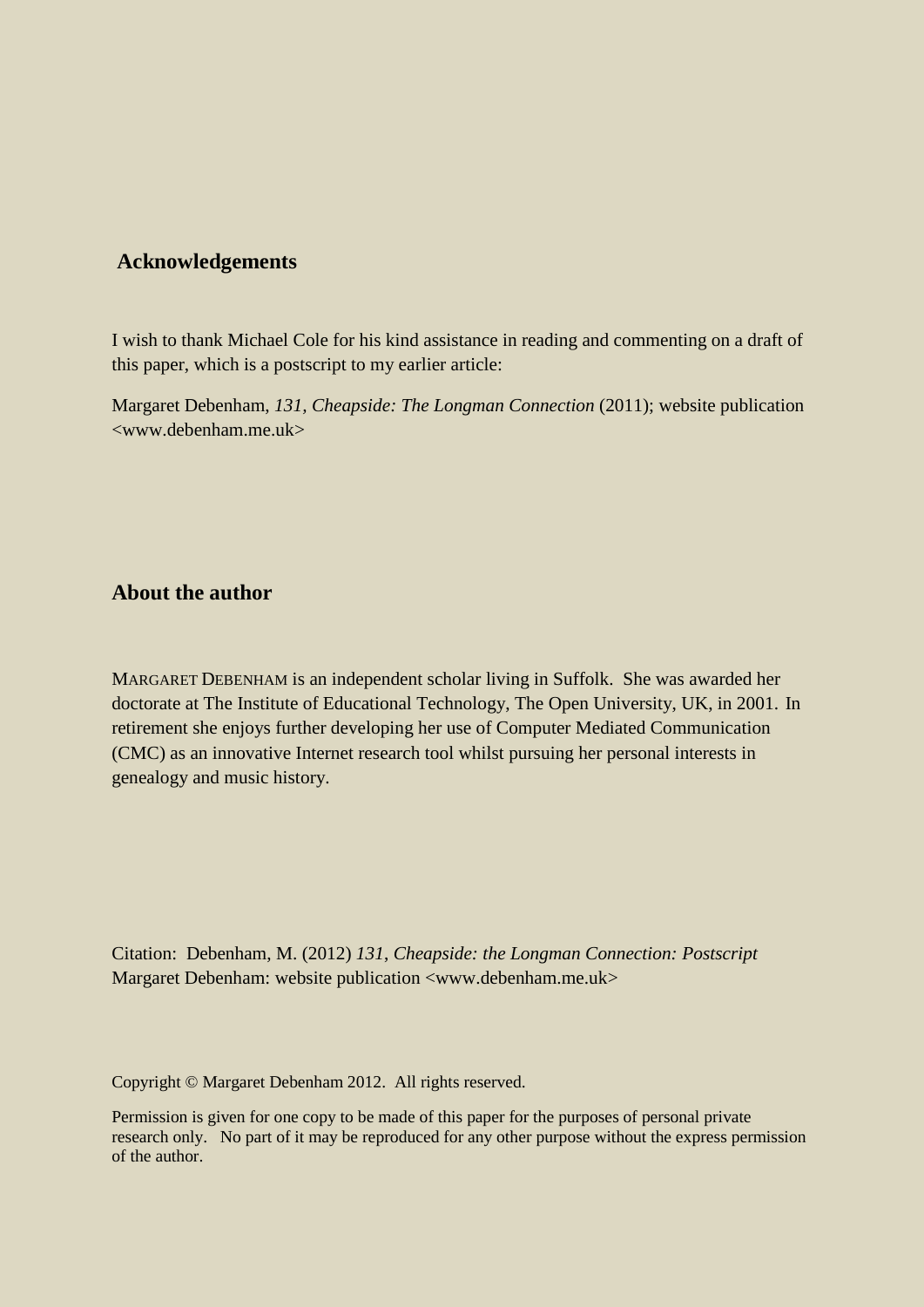# 131, Cheapside: The Longman Connection: Postscript

This short paper presents a summary of information to supplement that discussed in Debenham (2011) *131 Cheapside: The Longman Connection*. The sources reported include:

- a newspaper advertisement dated February 1802, relating to the business of 'Longman and Co.' at 131, Cheapside
- a *Sun Fire Insurance Company* record for Richard Hovill<sup>[1](#page-2-0)</sup>, cooper of Wapping, dated 1801
- a death notice for Dr Barton of Berners Street in June 1801.

These newly identified records highlight connections between James Longman, his kinsman John Longman [of 131, Cheapside], Richard Hovill and Dr Joseph Barton of Berners Street. Appendix 1 sets out a timeline of key events, as an aid to chronology.

## **The Advertisement**

Firstly then, an announcement appearing in *The Courier and Evening Gazette* of 25<sup>th</sup> February 1802 provides clear evidence that a large number of pianofortes with additional keys were being offered for sale at 131, Cheapside at this time:

LONGMAN and Co. No. 131, Cheapside,

(from 26), respectfully announce to the Merchants, Captains of Ships, and the Pubic, that they continue to sell their Patent Piano Fortes at the following reduced Prices, for Ready Money:—Elegant, with additional keys, 28 Guineas, usually sold at 36 Guineas: ornamented, with additional keys, 24 Guineas, usually sold at 30 Guineas plain, with additional keys, 22 Guineas, usually sold at

<span id="page-2-0"></span> $\frac{1}{1}$  $1$ . The author has adopted the spelling 'Hovill' throughout for consistency. Variations encountered include 'Hovil' and 'Hovell', all with the same address and occupation.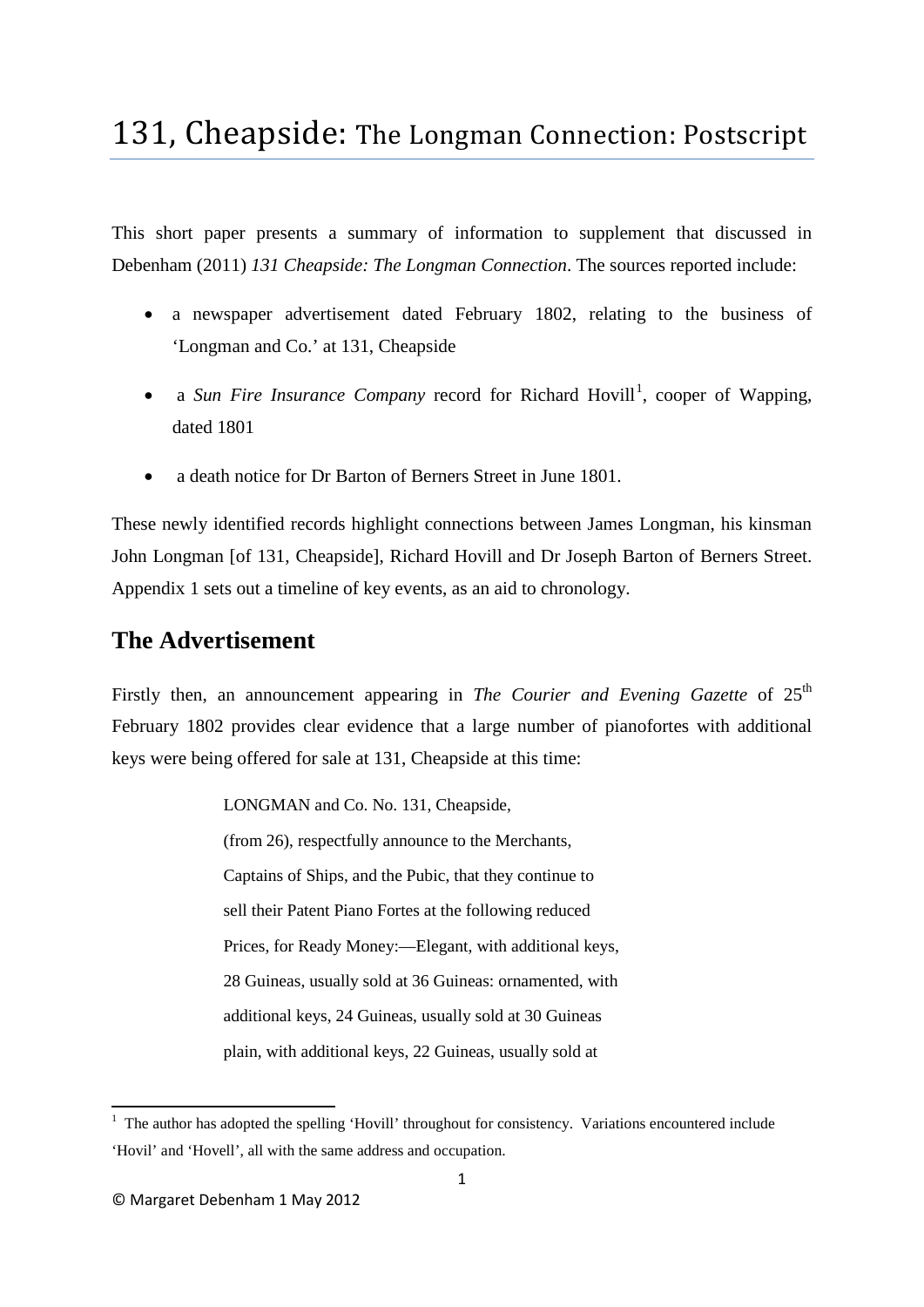28 Guineas.—Piano Fortes made expressly for the East or West Indies. Specimens may be seen at the Warehouse.

 Longman and Co.'s new invented Patent Barrel Organs, with Bells, Drums, and other Accompaniments (being the only Patent granted for ten years past), constructed on entire new principles, warranted to keep in order and resist the hottest climate : additional barrels may be made without any pattern, and the very defective and the very inconvenient method of changing the Tunes by Notch Pins entirely exploded.  $\ldots$ <sup>[2](#page-3-0)</sup>

This advertisement goes on to announce the publication of various new musical compositions, thus indicating a substantial presence in this field also.<sup>[3](#page-3-1)</sup>

<span id="page-3-1"></span> $3$  The second half of the advertisement reads as follows:

NEW MUSIC

**.** 

The Bea, a popular Monthly Selection of Vocal Music

from Mozart, Haydn, &c. including Mrs. Billington's

and other favourite Songes from Artaxerxes, Duenna, Love

in Village, &c. 1s. 6d.

The Caledonian Museum, a Monthly Selection of Scot-

ish songs 1s. 6d.

ly Journal of favourite Dances, Waltzes, popular Airs,

&c. 1s.

Peace, a Sonata, 2s.

Lliberal Discount to Merchants, &c. for Exportation.

An Allowance to private Families on purchasing Music

exceeding One Guinea.

<span id="page-3-0"></span>*<sup>2</sup> The Courier and Evening Gazette*, issue 2963, 25 Feb 1802, 1.

The Polite Musical Repertory; or Fashionable Month-

The Union Medley, a Characteristic Piece, 2s 6d.

The Imperial Medley, by I Jansen, 2s. 6d.

Annual Dances and Hornpipes, each 1s.

Longman's new invented Music Pens, which form the Note by instantly pressing on the paper.

A Weekly Practical Concert for improvement, conducted by a Professional Gentleman

 $\rightarrow$  A constant supply of fine old violins, and Roman Strings for ditto.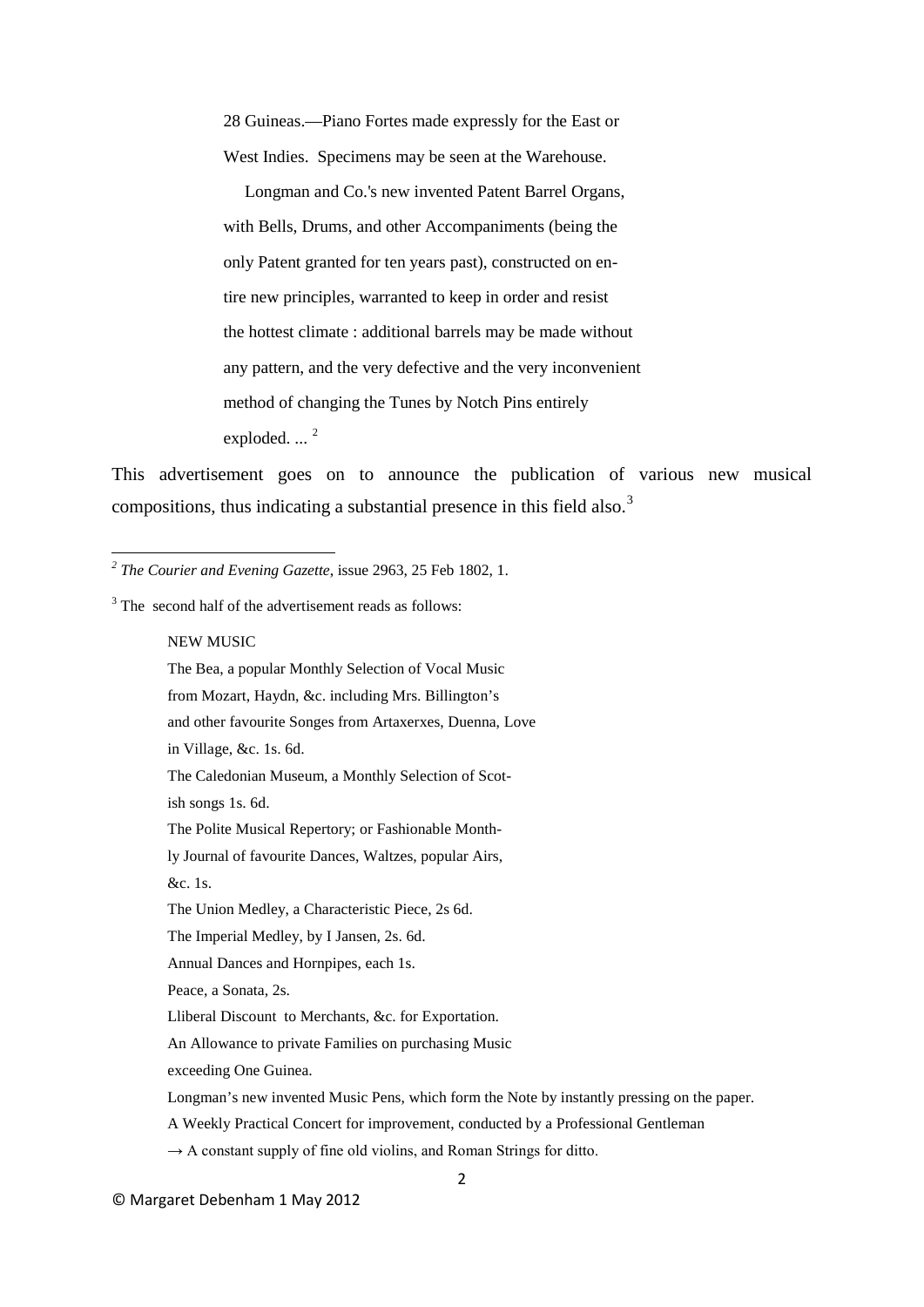The phrases 'from 26' and '*continuing* to sell *their* patent pianofortes' [author's italics] are particularly telling, suggesting that these instruments were being made and offered for sale with the permission and support of James Longman, under the terms of his agreement with William Southwell. The alternative scenario — that John Longman was producing and marketing such instruments in flagrant breach of Southwell's patent –– is less plausible in the light of John's personal testimony about his connections with James Longman in the Shaw v Longman court case of 1806. It seems unlikely that he would have blatantly conducted his business in such close proximity to Clementi & Co. at No. 26, Cheapside, had he not believed he was within his rights to do so.

### **The Hovill––Barton––Longman connections**

Amongst their long litany of complaints against James Longman in 1802, Clementi & Co., accused him of being engaged in another business with a Dr. Barton.<sup>[4](#page-4-0)</sup> It will be recalled that in his testimony in the case of Shaw v. Longman, John Longman refers to a meeting which took place in 1801 at the address of an unnamed friend of James in Berners Street, where he was persuaded to cede a proportion of the rights to his new barrel organ patent to James.<sup>[5](#page-4-1)</sup> Jenny Nex (2011) has suggested that this person was one Dr Joseph Barton of 7, Berners Street, who in 1800 and 1801 was marketing a product he called 'vital wine'; however, she was unable to establish a firm connection between the two.<sup>[6](#page-4-2)</sup> A record for a *Sun Fire Insurance Company* policy, dated 15 April 1801, taken out by Richard Hovell [*sic*] of Hermitage Street, Wapping, now provides key evidence linking him directly with Dr Barton. This document states that he is the 'preparer of Dr. Barton's patent vital wine' and includes a second address for his business  $-7$  $-7$ , Berners Street.<sup>7</sup> On 28 February 1799 Joseph Barton

 $\overline{\phantom{a}}$ 

<span id="page-4-0"></span><sup>&</sup>lt;sup>4</sup> As first reported in George S. Bozarth and Margaret Debenham, 2009. ('Piano Wars: The Legal Machinations' of London Pianoforte Makers, 1795––1806' in *The Royal Musical Association Research Chronicle Vol. 42*. London: Royal Musical Association, 67).

<span id="page-4-1"></span><sup>5</sup> Margaret Debenham, 2011. *131. Cheapside: The Longman Connection*, 6 (website publication <www.debenham.me.uk>)

<span id="page-4-2"></span><sup>6</sup> Jenny Nex, 'Longman and Broderip' in *The Music Trade in Georgian England*, ed. Michael Kassler; London: Ashgate (2011), 87 and notes 354 and 355

<span id="page-4-3"></span><sup>7</sup> The Guildhall Library: *Sun Fire Insurance Records,* 15 April 1801. MS 11936/419/718163

An earlier insurance record dated 10 July 1794 gives the occupation of Charles Rixon and Richard Hovill of Great Hermitage Street as coopers, which tallies with the occupation given for Hovill in the Longman v.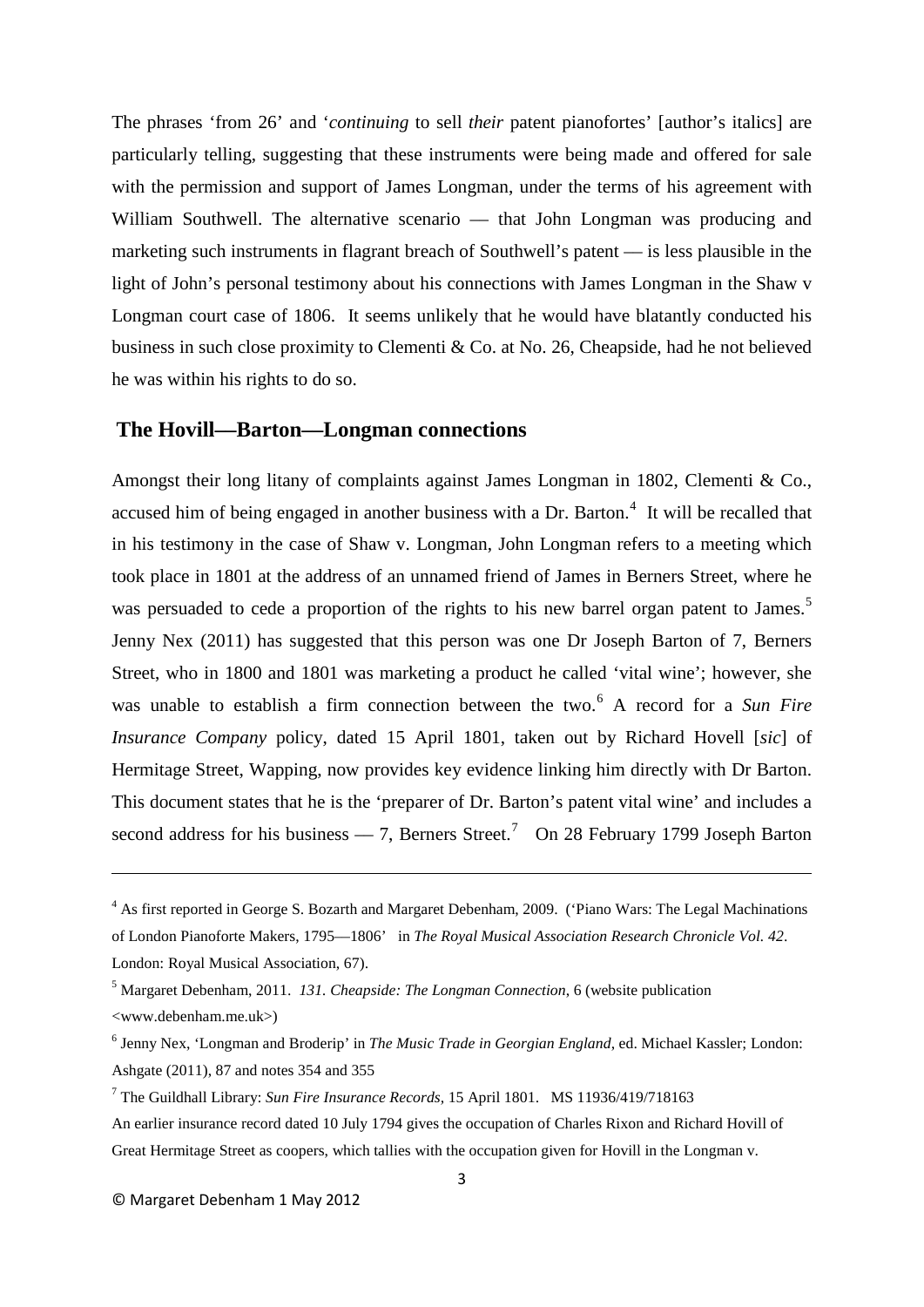had been granted a patent for a very strange so called medicine, which he termed 'Compound Concentrated Fluid Vital Air'. The specification of the patent reads as follows:

> Joseph Barton, late of Old Street, in the Parish of St. Luke, (Middlesex), chemist, but now of Berners-street, in the parish of St. Mary-le-Bone, (Middlesex) M.D.: specification of a discovery of a medicine or Chemical preparation, denominated (by the specifier) Compound Concentrated Fluid Vital Air, of great use in the cure of all Putrid diseases, feverous, scrofulous, or scorbutic, as well as asthmatic, paralytic, and nervous complaints; and founded on the same basis of discovery, another preparation called Aerated Preventative Fluid, as a preventative from putrid, morbid, or virulous infection; and also founded on the like basis of discovery, Aerated Liquid Balm for the preserving and beautifying the skin/Jan. 2[8](#page-5-0), 38 Geo.3; Feb. 28, 1799 <sup>8</sup>

These are ludicrous claims for what was obviously a worthless product. Dr Barton was clearly a quack doctor, aiming to make a quick profit by targeting the gullible! An advertisement placed for this product on 26 July 1801 and repeated on several occasions during the following months, includes the information that this concoction was on sale at No. 131, Cheapside, amongst other addresses, this providing further firm confirmation of an ongoing connection with Longman's premises.<sup>[9](#page-5-1)</sup> Since Dr Barton died in Berners Street on 24 July  $1801$ ,  $^{10}$  $^{10}$  $^{10}$  one assumes that they were placed by Richard Hovill and his colleagues.

Clementi court case of 1802 (The Guildhall Library: *Sun Fire Insurance Records,* 10 July 1794. MS 11936/397/628942)

<span id="page-5-0"></span><sup>8</sup> *The Mechanics' Magazine, Museum, Register, Journal and Gazette*, 2 January –26 June, Vol. XLVI, 1847; Ed. J.C. Robinson, London, 186

<span id="page-5-2"></span><span id="page-5-1"></span> $\overline{9}$ 

**.** 

#### HEATLH AND ECONOMY

#### DR. BARTON's PATENT VITAL WINES

having from extensive experience proved to be of the most essential benefit in preserving, recovering, and establishing general Health, and the use of them rapidly increasing, from becoming very generally introduced at Table, require an establishment on an extended basis. The Proprietors have therefore been Induced to form a considerable mercantile connection of great credibility to meet their demand; and respectfully informs the Public they continue to be sold as usual at the Laboratory and Vaults, where they are prepared, No. 7, Berner'sstreet, Oxford-street; as also by appointment at the following Places: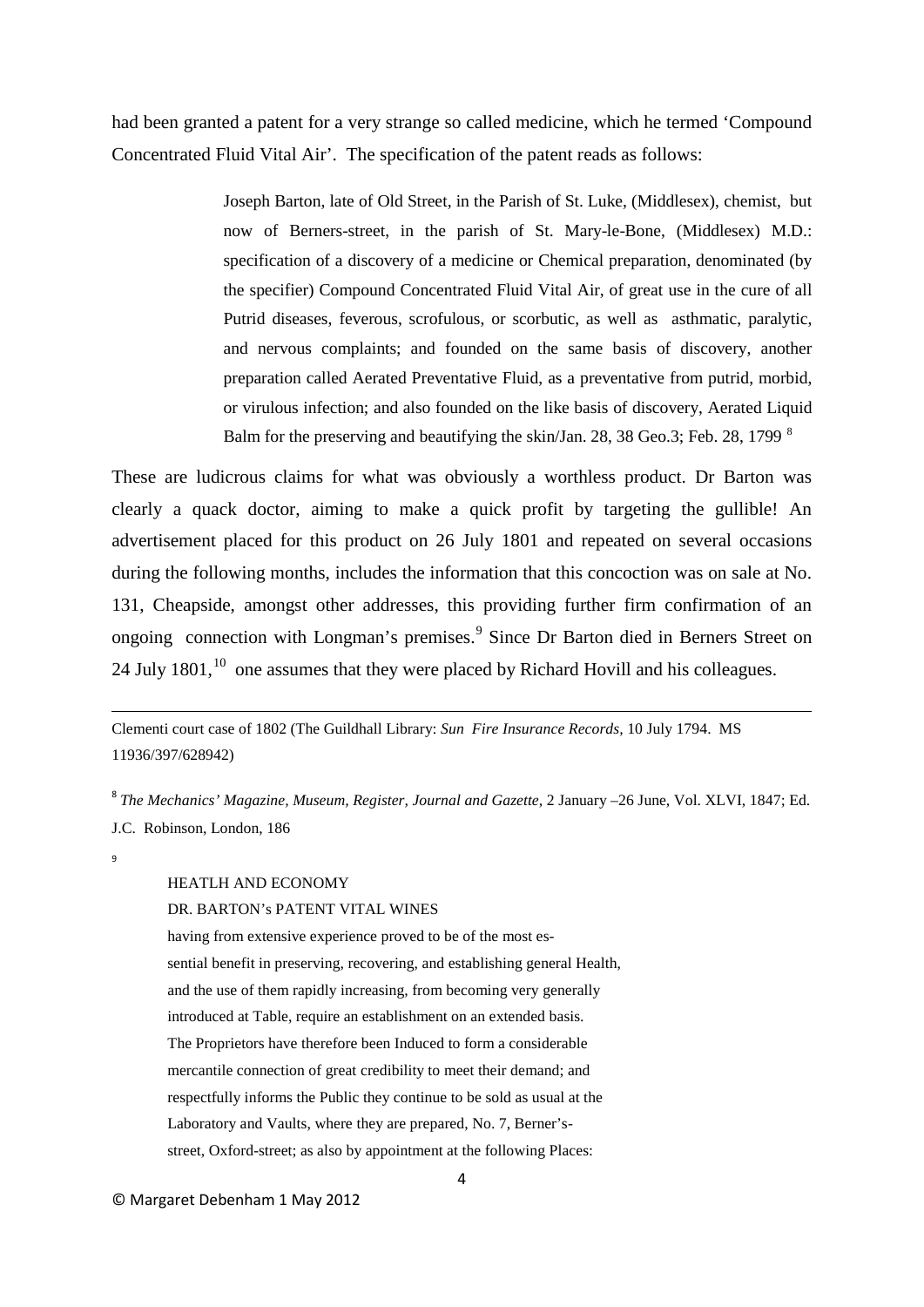Given his proven close connections with James Longman, John Longman [the younger] and now Dr Barton, the weight of accumulated evidence increases the likelihood that Richard Hovill was acting as a 'front man' for James in bankrolling the start up costs of the 131, Cheapside business. To recapitulate, it will be recalled that Richard Hovill is known to have been in partnership with John Longman [the younger] as a musical instrument maker at No, 131, Cheapside.<sup>[11](#page-6-0)</sup> On 15<sup>th</sup> January 1801 Hovill had written formally to Clementi & Co. stating that James Longman had that day assigned to him and his co-creditors, William Styan and Joseph James, all the monies due to him [Longman] in respect of a share of the profit from the sale of each pianoforte with additional keys constructed by Clementi & Co.<sup>[12](#page-6-1)</sup> Clearly they believed that James Longman was entitled to dispose of his 'rights' in this way. One may infer they were also under the impression that he was free to cede the rights to manufacture instruments made to Southwell's patent to anyone he wished under the terms of the licence originally granted to the firm of Longman and Broderip  $-$  an apprehension which was to be strongly disputed by Clementi & Co.

Figure 1 below illustrates the complex web of connections linking Hovill to both James and John Longman and to Dr Barton of 7, Berners Street.

No 131, Cheapside; Messrs. Ching and Butlers, No. 4, Cheapside; Mr. Vade's, No. 46, Cornhill; and Messrs. Teboult's [Taboults in later adverts] and Co. No.150, Oxford-street, at 36s. per Dozen, Bottles included; and Wines for medical use 65s. per Dozen, with printed Directions.– Venders and wholesale Dealers allowed a liberal Profit. (*E. Johnson's British Gazette and Sunday Monitor*, 26 July 1801, issue 1134; 30 August 1801 ,issue 1136; 13 September 1801, issue 1141)

<sup>10</sup> T*he Gentleman's Magazine and Historical Chronicle for the year MDCCCI, Vol. LXXXI. Part the second,* Ed. Sylvanus Urban; London: Nichols and Son, 674

<span id="page-6-0"></span><sup>11</sup> As previously discussed in Debenham (2011) *131, Cheapside*, 11, dissolution of this partnership occurred in 1804 (*The London Gazette*, issue 15707 (2 June 1804), 692

<span id="page-6-1"></span><sup>12</sup> First reported in Bozarth and Debenham, *Piano Wars* (2009), 67. The verbatim transcript of this letter, quoted in full by Clementi and Co., shows that Hovill signed using the forename Richard, rather than Henry, as it is given by the lawyers in the Bill of Complaint.

**.**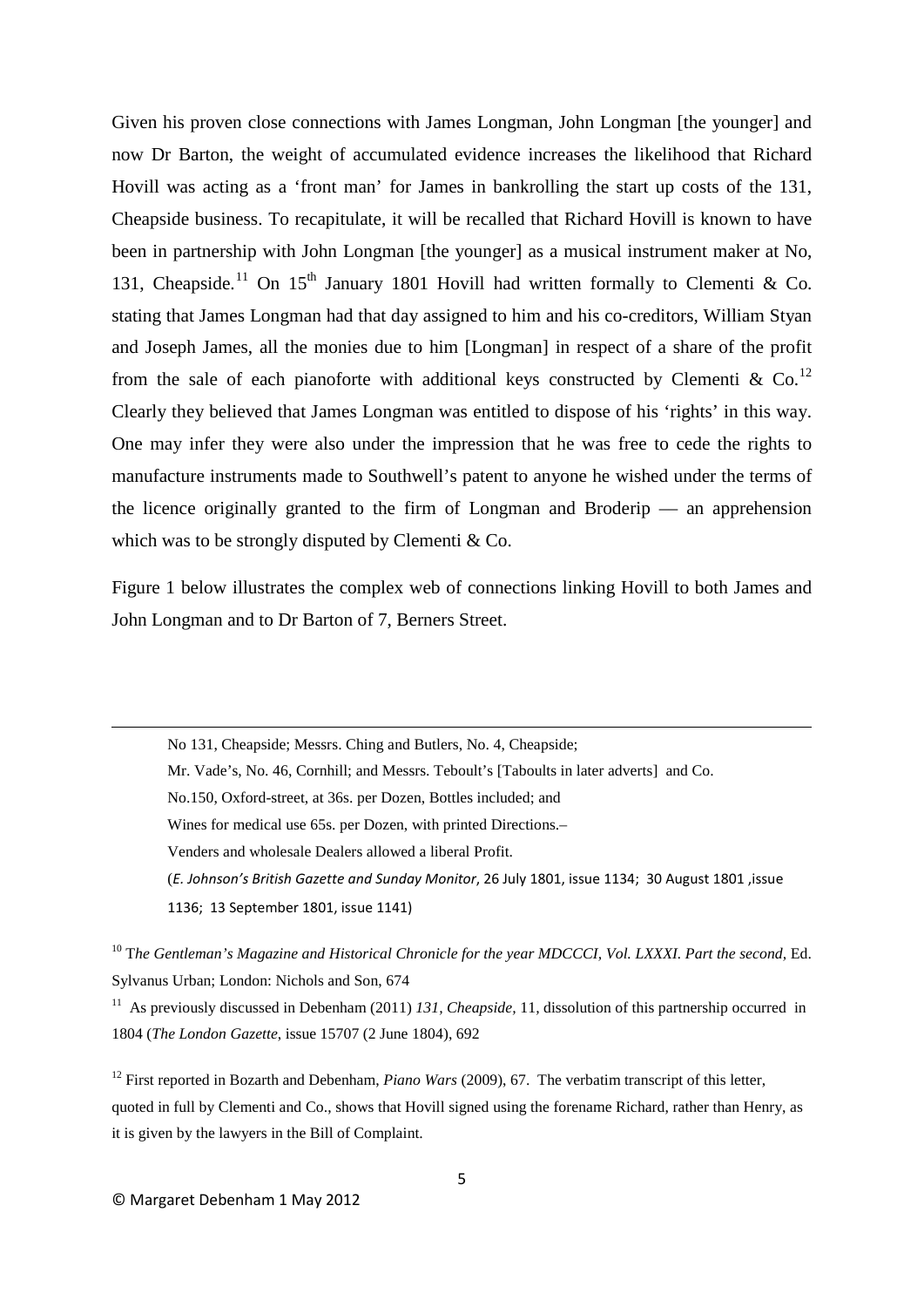

Figure 1: Longman – Hovill – Barton connections

In summary then the newly identified records demonstrate that:

- By early 1802 the firm of Longman and Co. 131, Cheapside was vending considerable numbers of pianofortes with additional keys in violation of William Southwell's 1794 patent –– unless they were being made and offered for sale under the terms of Southwell's formal agreement with James Longman.
- Richard Hovill played a key part in the Longman story at this time. There is firm evidence linking him to (i) James Longman, (ii) John Longman and (iii) Dr Joseph Barton and that Dr. Barton's 'vital wine' was being sold at 131, Cheapside in 1801.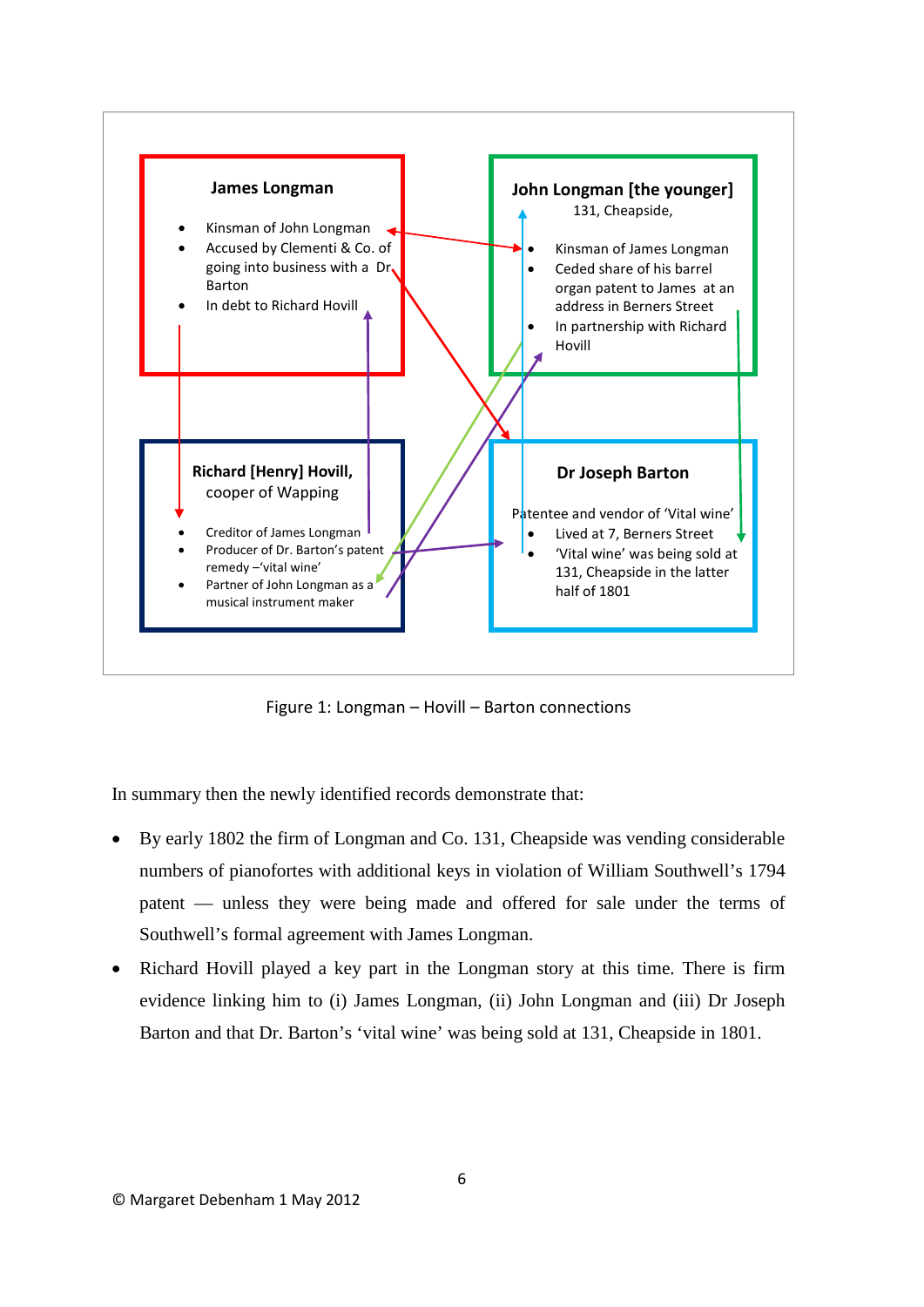## **Appendix 1: Timeline of Key Events**

- 28 February 1799 Dr Joseph Barton of Berners Street, St Mary-le-bone (formerly of Old Street), said to be a chemist, obtained a patent for a medical remedy  $- a$ concoction that he termed 'Vital Air'.
- 15 January 1801 A letter sent by James Longman's creditors, Styan, Hovill and James (quoted verbatim by Clementi & Co as evidence in their Answer to James Longman and his creditors, Styan, Hovill and James on 4 March 1802), stated that on 15 Jan 1801 James Longman had assigned to them all the money due to him in respect of the one guinea agreed to be paid to him for each instrument made by Clementi & Co. to the design of William Southwell's 1794 patent. In this letter Hovill's forename is given as Richard (signed by him as thus), though in the Bill of Complaint itself his name is given as Henry, probably a second forename.
- 27 January 1801 John Longman was granted a patent for a new design of barrel organ. This date is confirmed by a description of the specification in *The Repertory of Arts and Manufactures* of that year.
- 10 February 1801 According to John Jeyes and William Shaw in their 1806 Bill of Complaint against John Longman, on this date he [Longman] had signed a memorandum acknowledging receipt of a token payment on account, being a consideration for a one third share of the rights and interests in his novel barrel organ patent that he had assigned to his kinsman, James Longman.

John later testified that this transaction, which took place in Berners Street at the house of an unnamed friend of James, had been undertaken upon James' firm promise to go into business with him and to take away all the trade from Clementi & Co.

April 1801 Richard Hovill of Hermitage Street Wapping, one of the creditors to whom James Longman had attempted to assign the rights to William Southwell's 1794 patent, took out an insurance policy with the *Sun Fire*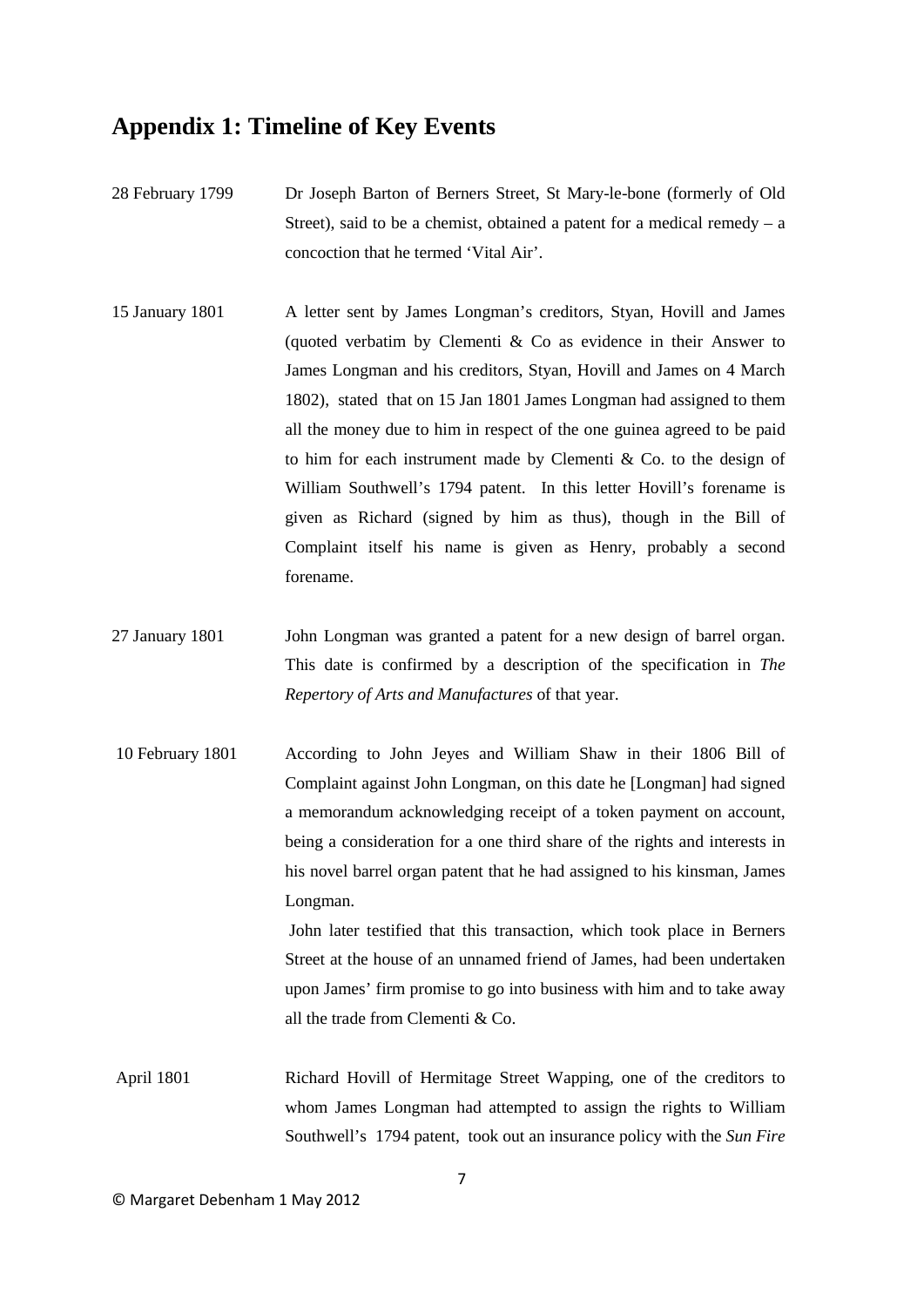*Insurance Company* in which he describes his occupation as 'preparer of Dr. Barton's patent vital wine'. It also gives a second address for a premises insured by him, 7, Berners Street – this being the address where Dr Barton was then living. An earlier *Sun Fire Insurance* record dated 10 July 1794 records policy holders Charles Rixon and Richard Hovill, coopers in business at Great Hermitage Street.

- 25 April 1801 The dissolution of the partnership between John Longman [brother of James], Muzio Clementi, Fred. Augustus Hyde, Fred. William Collard, J. Banger and Dav. Davis was announced in the *London Gazette* (issue 15365, 12 May 1801, 542)
- 23 June 1801 Dr. Barton was buried at St Mary-le-bone. He died in Berners Street, according to an announcement in *The Gentleman's Magazine*.
- 26 July 1801 Dr Barton's patent Vital Wine was advertised for sale at both 7, Berner's-street and 131, Cheapside. Since this was after his death, it seems that production was carried on by his business colleagues at this time.
- 26 October 1801 An advertisement in *The Times* announced a benefit for one J. Burrows, an equestrian event followed by a Grand Ballet pantomime, stating that tickets were for sale from Clementi & Co., No. 26 Cheapside; Rolfe, No. 112, Cheapside; Longman, No. 131, Cheapside; Simpson, Change-alley; Thompson, St. Paul's Churchyard; and Jones and Co. Bishopsgate. These were all music sellers, indicating that the business at 131, Cheapside was openly trading in this line not later than this date.
- 30 December 1801 An advertisement appeared in the *Morning Post* for Longman and Co. with the address given as 131, Cheapside (from 26). Items advertised for sale included new music, improved pianofortes at 20 percent under the usual prices and Longman and Co. patent barrel organs
- 25 February 1802 Longman and Co. No. 131, Cheapside (from 26) advertised that 'they continued to sell their patent Piano Fortes' ... 'Elegant, with additional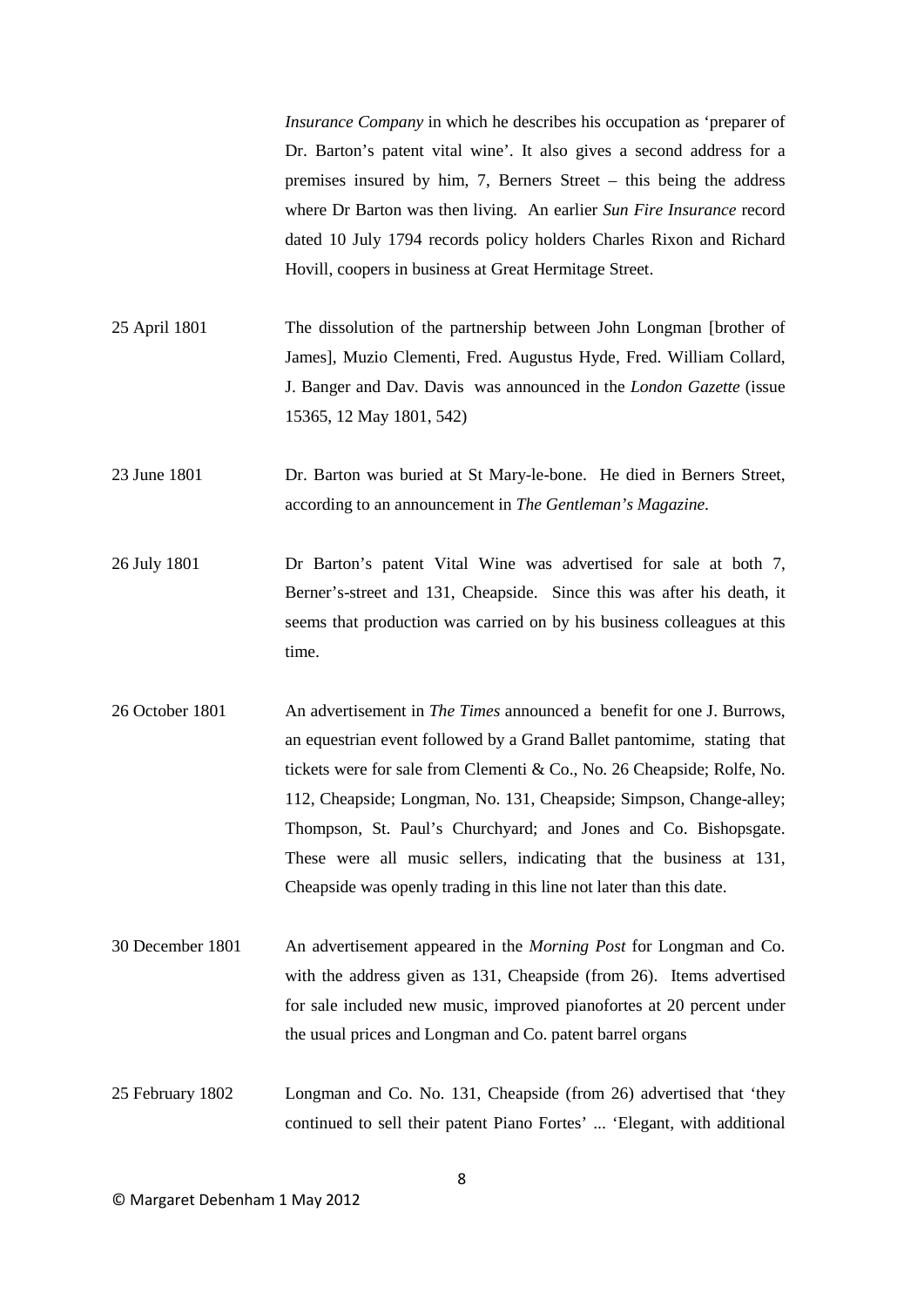keys 28 Guineas... ornamented, with additional keys, 24 Guineas'.... 'plain, with additional keys, 22 Guineas.' These instruments were clearly being made to the design of William Southwell's patent.

- 4 March 1802 John Jeyes (agent of James Longman and an Attorney acting for him at this time) re-assigned James' share of John Longman's barrel organ patent rights to William Shaw of Red Lion Street, to whom James Longman owed £100.
- 4 March 1802 Clementi & Co. report receiving a notification from James and John Longman that James Longman had assigned to his creditors, William Styan Henry [Richard] Hovill and Joseph James the rights to the monies due to him under the agreement that he should receive one guinea for each piano made to the design of William Southwell's patent (see Bozarth and Debenham, *Piano Wars*, 66). In the light of the evidence connecting John Longman of 131, Cheapside to James, it now seems likely that he is the John referred to in this instance, rather than James' brother John, as has been previously thought.
- 23 July 1802 Clementi & Co. assert in their Answer to the Longman, Styan, Hovill and James complaint that, amongst other things, James Longman had engaged himself in another business with a Dr. Barton.
- 17 January 1803 James Longman, with Styan, Hovill and James, brought an amended action against Clementi and his partners claiming monies said to be due to them from the profits of pianofortes made to William Southwell's 1794 patent design.
- 23 June 1803 Clementi & Co mounted a robust defence in which they catalogue convincing evidence that James Longman had been working against their interests whilst still in the employ of the former partnership of John Longman [brother of James], Clementi & Co.
- 10 November 1803 James Longman died in the Fleet Prison, on or about  $10<sup>th</sup>$  November. He was buried at St. Bride's, Fleet Street on 15<sup>th</sup> November.